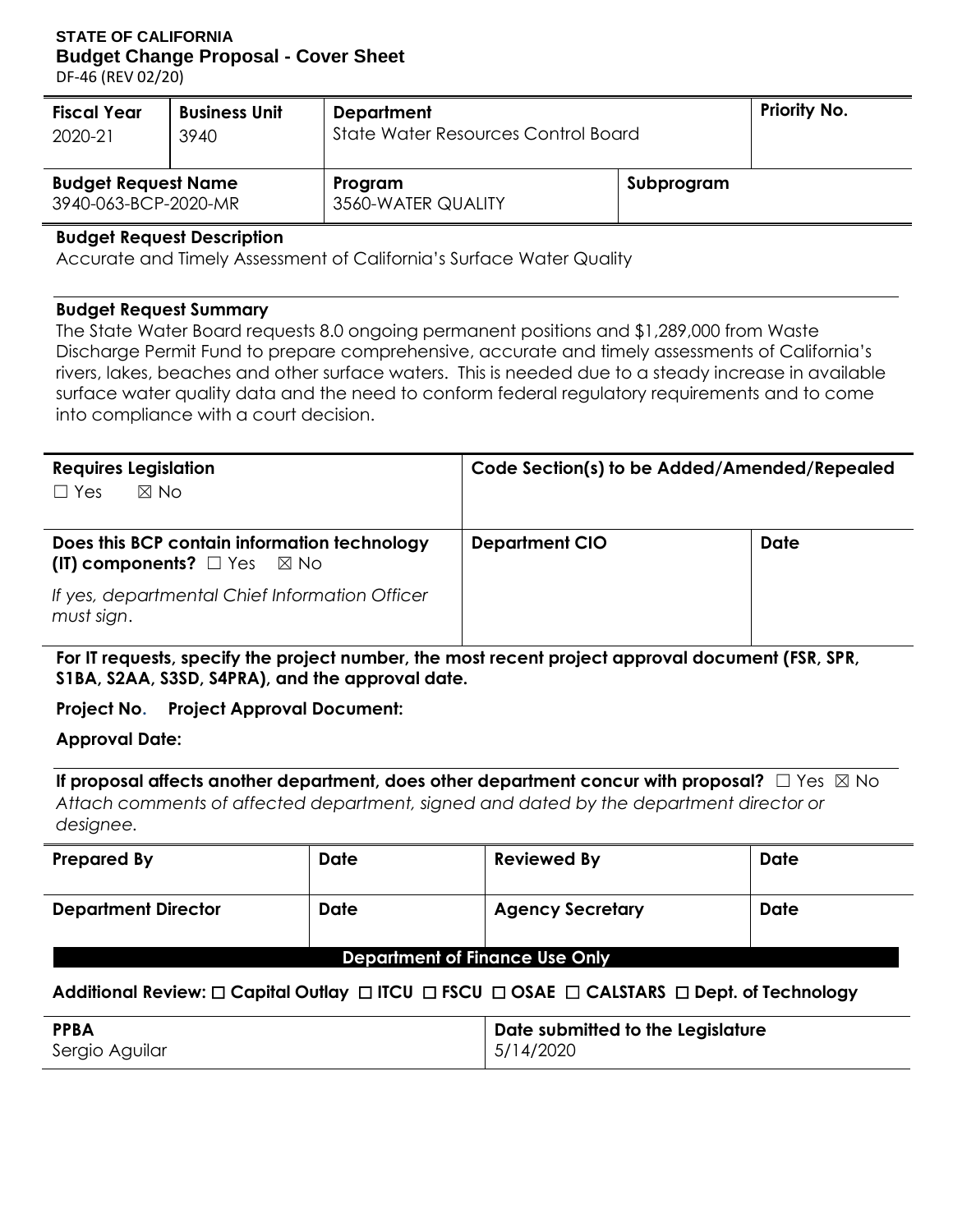# **A. Budget Request Summary**

The State Water Board requests 8.0 ongoing permanent positions and \$1,289,000 from Waste Discharge Permit Fund to prepare comprehensive, accurate and timely assessments of California's rivers, lakes, beaches and other surface waters. This is needed due to a steady increase in available surface water quality data and the need to conform to federal regulatory requirements and to come into compliance with a court decision.

## **B. Background/History**

The California Integrated Report combines the Clean Water Act section 305(b) water quality assessment and the section 303(d) list of impaired waters into one report that describes the water quality of California's lakes, rivers, beaches and other aquatic environments. Each year, millions of water quality samples are collected, analyzed and submitted to the Water Boards for consideration for the Integrated Report. Water Board staff assesses the data to identify where waters are "impaired" due to excessive amounts of pollutants.

Waters identified as impaired are then prioritized for clean-up actions such as total maximum daily loads or other implementation measures. Thus, the Integrated Report plays a key role to inform and guide actions to protect and restore the health and resiliency of California's waterways. In turn, the effectiveness of these actions relies on thorough, accurate and comprehensive Integrated Report assessments.

| (Dollars in thousands)      |          |          |          |             |    |  |  |  |  |
|-----------------------------|----------|----------|----------|-------------|----|--|--|--|--|
| <b>Program Budget</b>       | $PY - 4$ | $PY - 3$ | $PY - 2$ | <b>PY-1</b> | PΥ |  |  |  |  |
| <b>Authorized Positions</b> | 13       |          |          |             |    |  |  |  |  |

### **Resource History**

#### **Workload History**

| <b>Workload Measure</b>                    | $PY - 4$<br>(14/15) | $PY - 3$<br>(15/16)                                                      | $PY - 2$<br>(16/17) | <b>PY-1</b><br>(17/18) | <b>PY</b><br>(18/19) | СY<br>(19/20)  |
|--------------------------------------------|---------------------|--------------------------------------------------------------------------|---------------------|------------------------|----------------------|----------------|
| Integrated Report<br>Submitted to U.S. EPA |                     |                                                                          |                     |                        |                      |                |
| CEDEN Data Records                         |                     | 12.8 million   14.5 million   16.7 million   18.8 million   22.9 million |                     |                        |                      | 26.6 million 1 |

### **C. State Level Consideration**

The importance of the Integrated Report was recognized by Governor Newsom's April 19, 2019 water resilience executive order. Item 2.b requires state agencies to inventory and assess existing water quality of the state's aquifers, rivers, lakes and beaches. (https://www.gov.ca.gov/2019/04/29/water-resilience-portfolio-for-california/)

Subsequently, the Integrated Report water quality assessments were incorporated in Appendix 3 of the state agency response 2020 Water Resilience Portfolio (http://waterresilience.ca.gov/wp-content/uploads/2020/01/California-Water-Resilience-Portfolio-2019-Final2.pdf).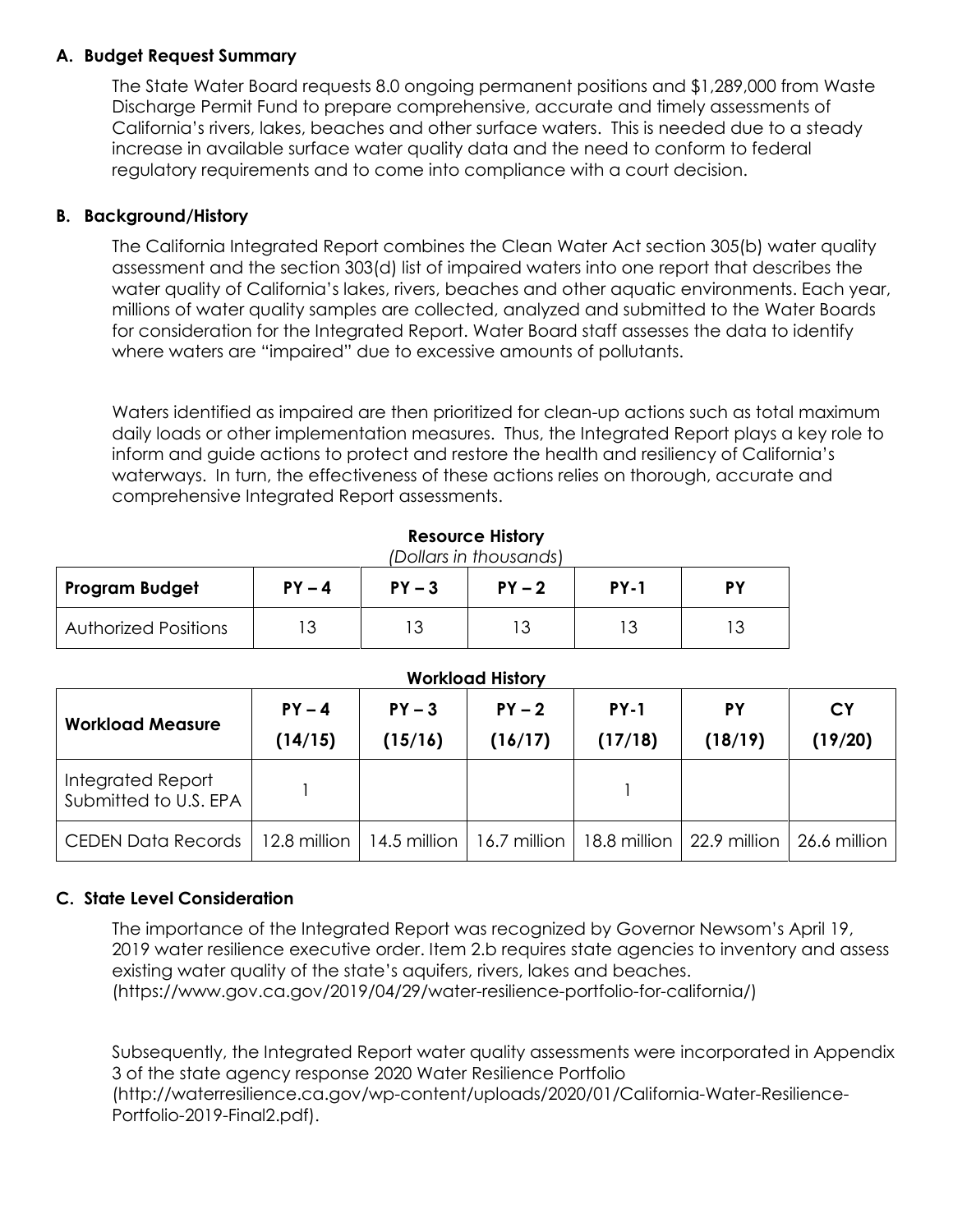#### **Analysis of Problem**

The proposal helps achieve the State Water Board's Strategic Plan Goal 4 to comprehensively address water quality protection and restoration.

#### **D. Justification**

Additional staff is needed to conduct accurate and timely assessments of the growing amount of water quality data being generated in California in order to better inform decisions, support actions for long-term water resilience, and comply with a recent court decision and the biennial deadline for the Integrated Report submission to U.S. EPA.

The Integrated Report is developed in cycles that take three to four years to complete from start to finish. Water Board staff are tasked with compiling and processing the millions of records of data submitted each cycle, checking the quality of the data, mapping each sampling location to a waterbody, identifying the appropriate evaluation guidelines for hundreds of pollutants, and then running statistical tests for each waterbody-pollutant combination to determine if the waterbody is impaired. The assessments are compiled into a statewide list and released for public review and comment. Public comments are then responded to and the list is presented to the Water Board for consideration for adoption. Once adopted, the Integrated Report is submitted to U.S. EPA.

Federal law (40 C.F.R. § 130.7, 33 U.S.C. § 1515(b)) requires the Integrated Report be submitted biennially on April 1 of every even-numbered year to the U.S. EPA. The last several Integrated Reports were submitted late. Delays were due to the large amount of data submitted and assessed, the desire to have significant public engagement, and the administration of one cycle at a time.

On August 30, 2019, the Superior Court of California, County of Sacramento issued a final ruling in Earth Law Center, San Diego Coastkeeper, and Los Angeles Waterkeeper v. State Water Resources Control Board. In the final ruling, the court states a writ shall issue enjoining the State Water Board to come into compliance with the biennial April 1 deadlines to submit the Integrated Report to U.S. EPA, no later than April 1, 2022. In order to meet this commitment, staff have been diverted from other programs, which will delay on-the-ground actions to clean up waters impaired by pollutants.

Substantial progress has been made to improve procedures for efficiency and accuracy. The Water Board is now administering multiple Integrated Report cycles concurrently. Two cycles are currently active and the data solicitation period for a third cycle will begin in 2020. Steps have been taken to automate and streamline many of the data processing, mapping and analysis steps. These actions have and will continue to help staff process more data more quickly; however, the amount of data submitted each cycle has steadily increased and is expected to continue to increase as real-time, continuous monitoring becomes available for more pollutants and sampling equipment is deployed in more locations.

### **E. Outcomes and Accountability**

This budget request specifically addresses program resource needs to assess increasing amounts of water quality data and to come into compliance with a court order and the biennial deadline for the Integrated Report submission to U.S. EPA by 2022. To come into compliance with the court order, the Water Board has committed to the following: submit the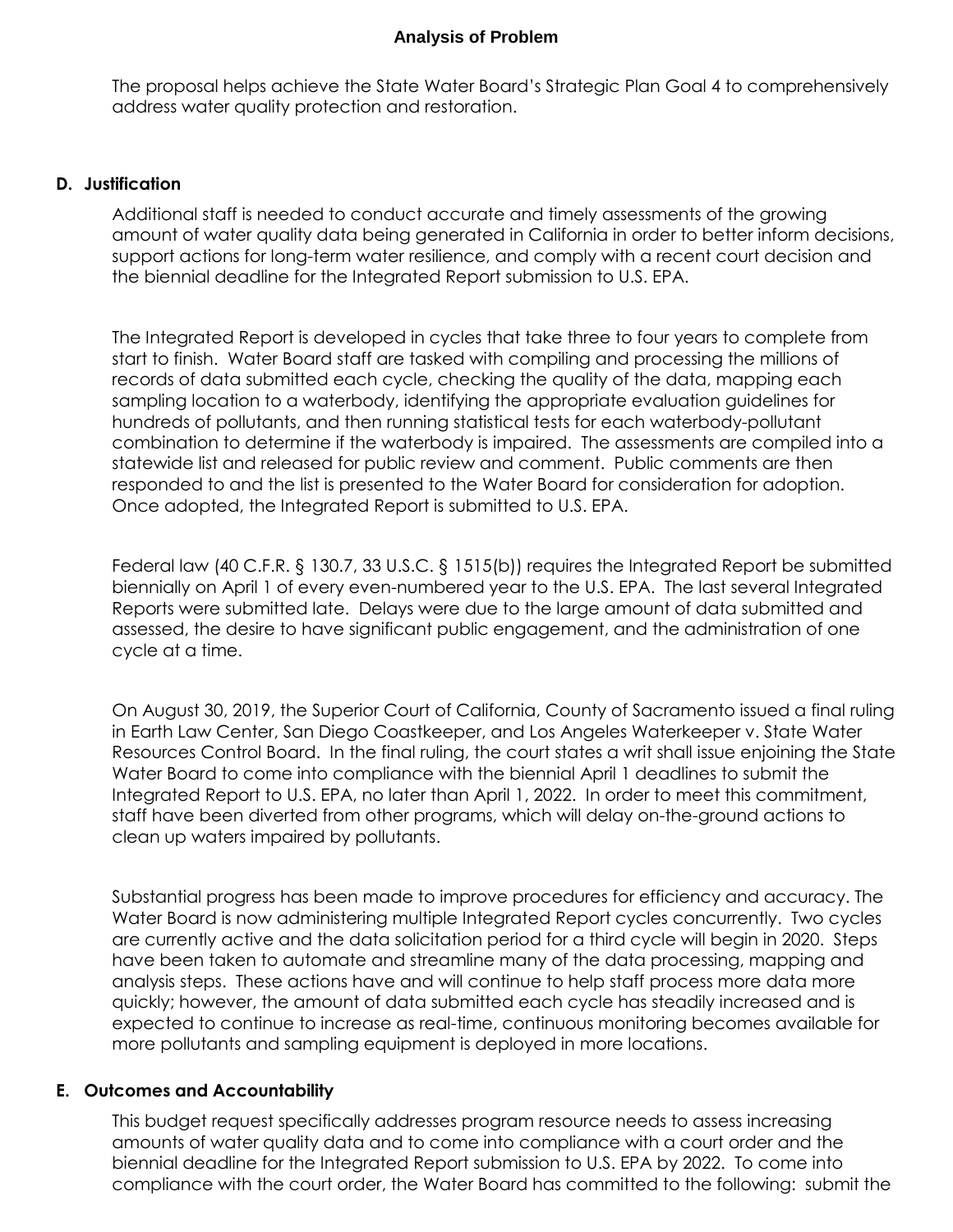# **Analysis of Problem**

2018 Cycle to U.S. EPA by December of 2020; combine the 2020 Cycle and the 2022 Cycle and submit them to U.S. EPA by April 1, 2022; submit the 2024 Cycle by April 1, 2024; and submit all subsequent cycles by the corresponding biennial April 1 compliance date.

The 8.0 PYs will be located at the State Water Board office. Six Environmental Scientists will be organized into a new unit managed by a Senior Environmental Scientist (Supervisory) located in the Surface Water Standards and Assessment Section of the Division of Water Quality at the State Water Board. The six Environmental Scientists will assess data for waters for specific regions and Integrated Report cycles, with two scientists primarily assigned to each cycle, and three cycles in development concurrently. The new unit will perform regional data assessments to ensure the Integrated Report for each Regional Water Quality Control Board are completed on time. Locating the unit at the State Water Board will improve the efficiency of data assessments as the scientists will be focused on this program, will not be redirected to other projects, will be continually trained, and will benefit from a team environment in a central location.

An Information Technology Specialist III will be located in the Division of Information Technology at the State Water Board.

| <b>Workload Measure</b>                    | СY        | BY      | $BY+1$  | $BY+2$  | $BY + 3$ | $BY+4$  |
|--------------------------------------------|-----------|---------|---------|---------|----------|---------|
|                                            | $(19-20)$ | (20/21) | (21/22) | (22/23) | (23/24)  | (24/25) |
| Integrated Report<br>Submitted to U.S. EPA |           |         |         |         |          |         |
| <b>CEDEN Data Records</b>                  | 26.6      | 30.9    | 35.8    | 42.5    | 48.1     | 55.9    |
|                                            | million   | million | million | million | million  | million |

**Projected Outcomes** 

### **F. Analysis of All Feasible Alternatives**

ALTERNATIVE 1 (Preferred Alternative): Approve the current proposal to add 8.0 permanent staff and \$1,289,000 from the Waste Discharge Permit Fund.

PROS:

- Timely submission of Integrated Reports
- Compliance with court order
- Better information for managers to improve water quality and increase resiliency

CONS:

- Increases in permit fees

ALTERNATIVE 2: Redirect 8.0 staff from other programs to Integrated Report

# PROS

- Timely submission of Integrated Reports
- Better information for managers to improve water quality and increase resiliency
- No impact on permit fees

### CONS

- Implementation actions to improve water quality are not completed and degraded conditions continue

- Other program commitments not completed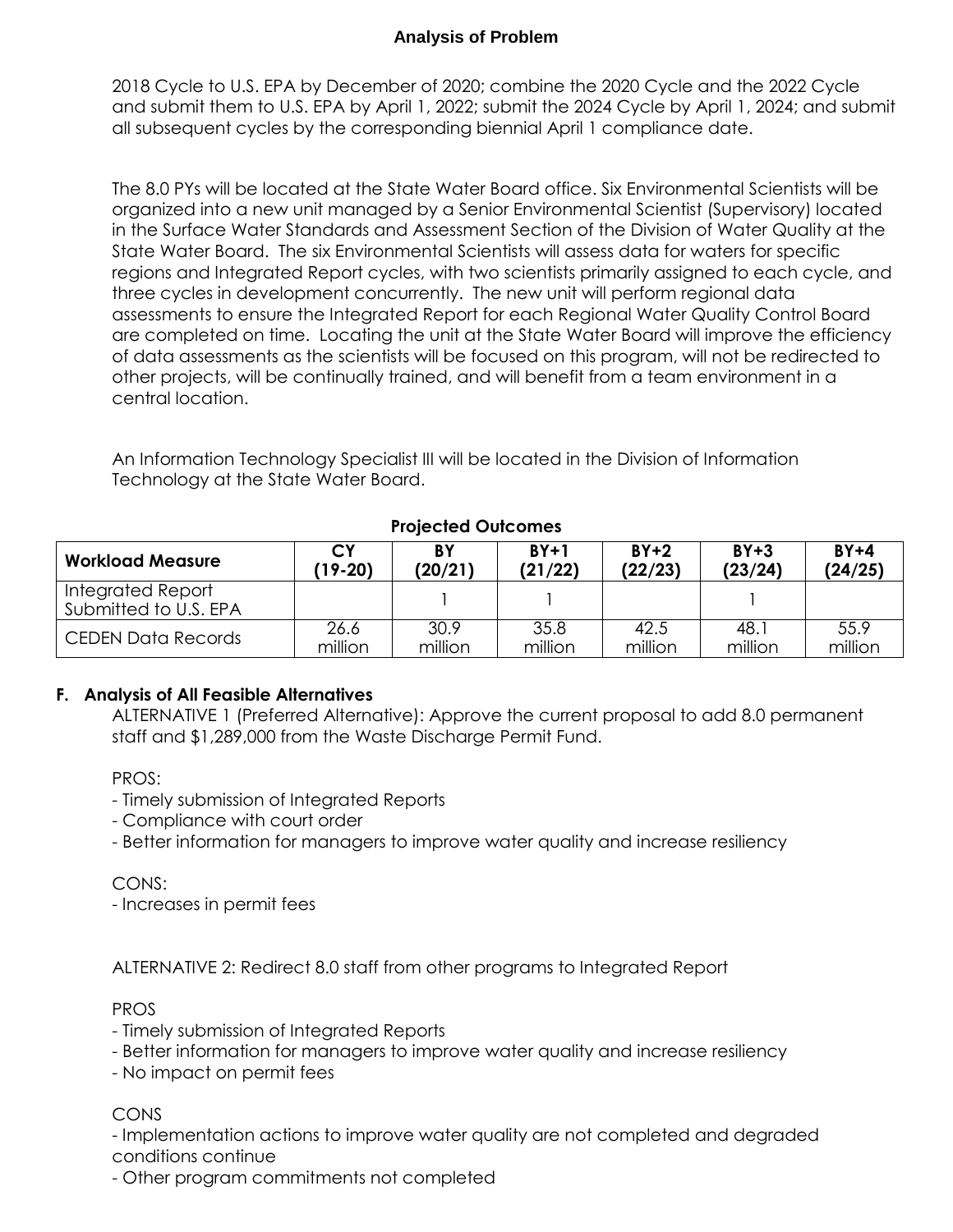ALTERNATIVE 3: No action. Continue with existing staff resources.

PROS

- No increase in permit fees

- No impact on other programs

CONS

- Integrated Reports not submitted on time and likely failure to comply with court decision
- Reduced understanding of water quality conditions
- Less information available to managers to improve water quality and resiliency

# **G. Implementation Plan**

The 8.0 positions would be housed at the Water Boards headquarters in the Division of Water Quality and the Division of Information Technology. Effective July 1, 2020, the Water Boards would initiate the recruitment of the staff to fill the 8.0 new positions requested in this proposal. Changes to the Waste Discharge Permit Fund Schedule would likely be made in the fall of 2020.

# **H. Supplemental Information**

No additional special resources are needed to support the proposal.

# **I. Recommendation**

The State Water Resources Control Board recommends approving 8.0 ongoing permanent positions and \$1,289,000 from the Waste Discharge Permit Fund to address increased workload for water quality assessment and to come into compliance with a court decision and federal regulatory requirements.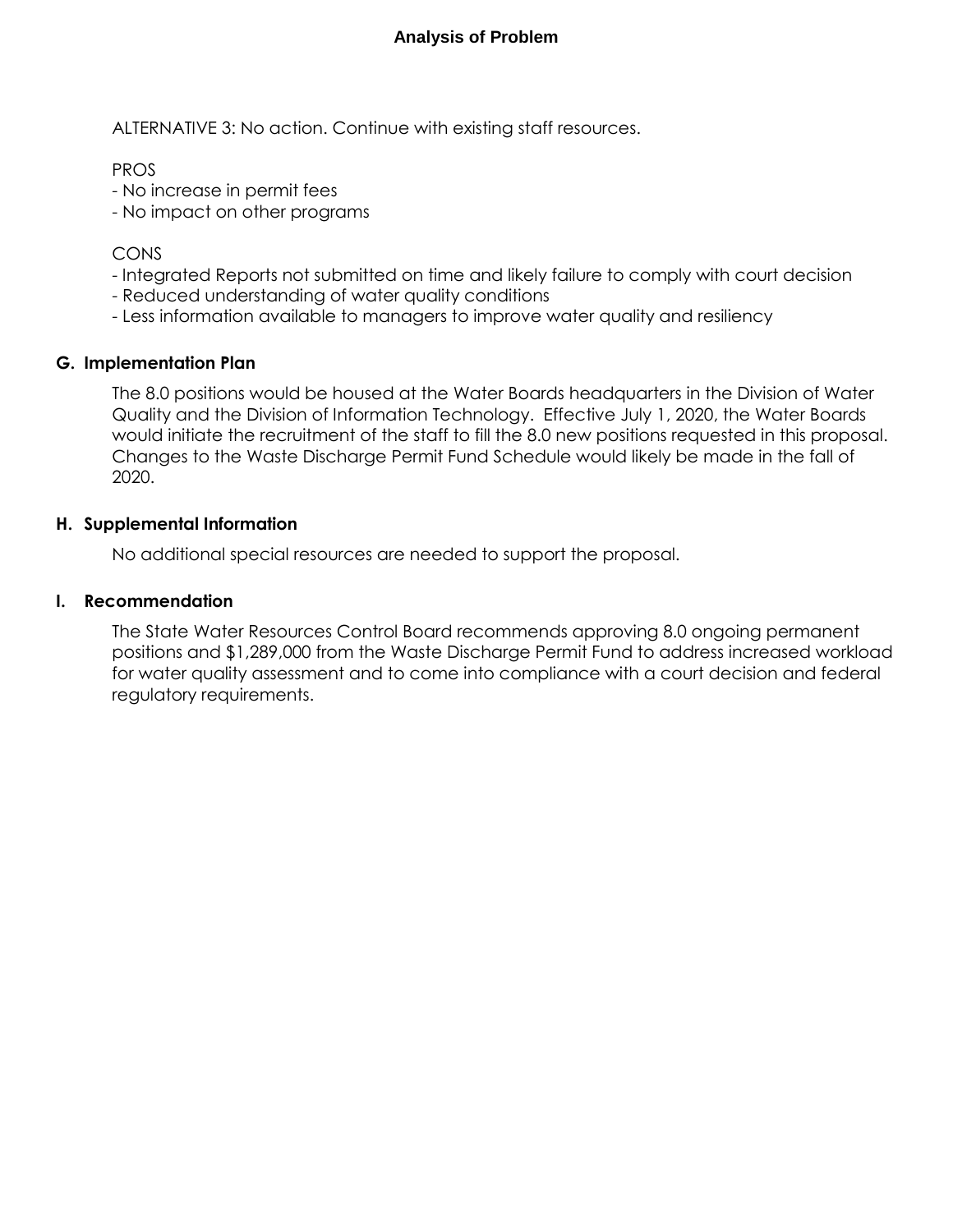# BCP Fiscal Detail Sheet

BCP Title: Accurate and Timely Assessment of California's Surface Water Quality

BR Name: 3940-063-BCP-2020-MR

Budget Request Summary

# Personal Services

| <b>Personal Services</b>                      | <b>FY20</b>     | <b>FY20</b>   | <b>FY20</b> | <b>FY20</b> | <b>FY20</b> | <b>FY20</b> |
|-----------------------------------------------|-----------------|---------------|-------------|-------------|-------------|-------------|
|                                               | Current         | <b>Budget</b> | $BY+1$      | $BY+2$      | $BY+3$      | $BY+4$      |
|                                               | Year            | Year          |             |             |             |             |
| <b>Positions - Permanent</b>                  | 0.0             | 8.0           | 8.0         | 8.0         | 8.0         | 8.0         |
| <b>Total Positions</b>                        | 0.0             | 8.0           | 8.0         | 8.0         | 8.0         | 8.0         |
| <b>Salaries and Wages</b>                     | $\Omega$        | 638           | 638         | 638         | 638         | 638         |
| Earnings - Permanent                          |                 |               |             |             |             |             |
| <b>Total Salaries and Wages</b>               | \$0             | \$638         | \$638       | \$638       | \$638       | \$638       |
| <b>Total Staff Benefits</b>                   | 0               | 308           | 308         | 308         | 308         | 308         |
| <b>Total Personal Services</b>                | $\overline{50}$ | \$946         | \$946       | \$946       | \$946       | \$946       |
| <b>Operating Expenses and Equipment</b>       |                 |               |             |             |             |             |
| <b>Operating Expenses and Equipment</b>       | <b>FY20</b>     | <b>FY20</b>   | <b>FY20</b> | <b>FY20</b> | <b>FY20</b> | <b>FY20</b> |
|                                               | Current         | <b>Budget</b> | $BY+1$      | $BY+2$      | $BY+3$      | $BY+4$      |
|                                               | Year            | Year          |             |             |             |             |
| 5301 - General Expense                        | $\overline{0}$  | 12            | 12          | 12          | 12          | 12          |
| 5302 - Printing                               | $\mathbf 0$     | 19            | 19          | 19          | 19          | 19          |
| 5304 - Communications                         | $\overline{0}$  | 47            | 47          | 47          | 47          | 47          |
| 5306 - Postage                                | $\mathbf 0$     | 9             | 9           | 9           | 9           | 9           |
| 5320 - Travel: In-State                       | $\overline{0}$  | 85            | 85          | 85          | 85          | 85          |
| 5322 - Training                               | $\overline{0}$  | 76            | 76          | 76          | 76          | 76          |
| 5324 - Facilities Operation                   | $\overline{0}$  | 95            | 95          | 95          | 95          | 95          |
| <b>Total Operating Expenses and Equipment</b> | \$0             | \$343         | \$343       | \$343       | \$343       | \$343       |
| <b>Total Budget Request</b>                   |                 |               |             |             |             |             |
| <b>Total Budget Request</b>                   | <b>FY20</b>     | <b>FY20</b>   | <b>FY20</b> | <b>FY20</b> | <b>FY20</b> | <b>FY20</b> |
|                                               | Current         | <b>Budget</b> | $BY+1$      | $BY+2$      | $BY+3$      | $BY+4$      |
|                                               | Year            | Year          |             |             |             |             |
| <b>Total Budget Request</b>                   | \$0             | \$1,289       | \$1,289     | \$1,289     | \$1,289     | \$1,289     |

Fund Summary

Fund Source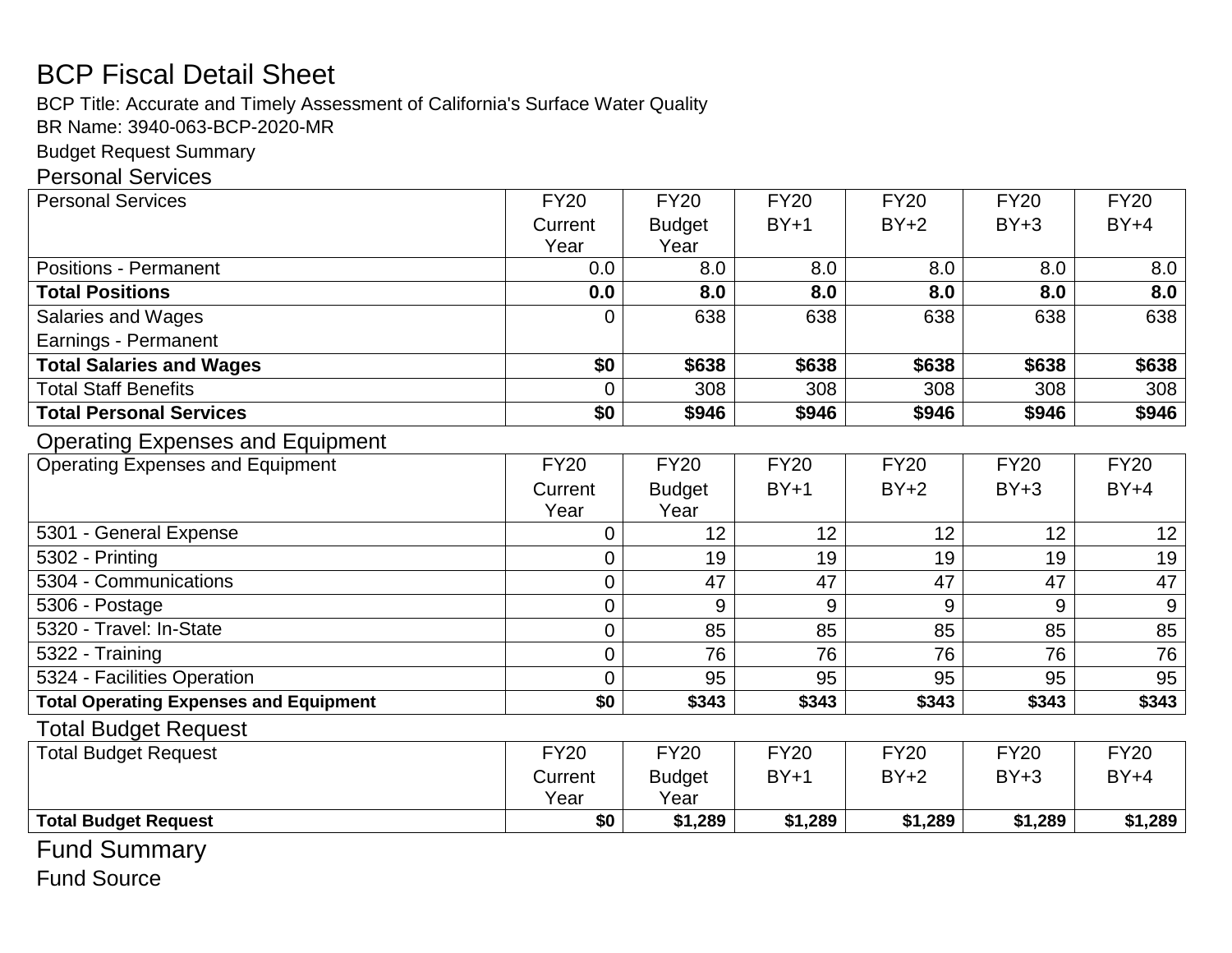| <b>Fund Source</b>                                    | <b>FY20</b> | <b>FY20</b>   | <b>FY20</b> | <b>FY20</b> | <b>FY20</b> | <b>FY20</b> |  |
|-------------------------------------------------------|-------------|---------------|-------------|-------------|-------------|-------------|--|
|                                                       | Current     | <b>Budget</b> | $BY+1$      | $BY+2$      | $BY+3$      | $BY+4$      |  |
|                                                       | Year        | Year          |             |             |             |             |  |
| State Operations - 0193 - Waste Discharge Permit Fund |             | 1,289         | 1,289       | 1,289       | 1,289       | 1,289       |  |
| <b>Total State Operations Expenditures</b>            | \$0         | \$1,289       | \$1,289     | \$1,289     | \$1,289     | \$1,289     |  |
| <b>Total All Funds</b>                                | \$0         | \$1,289       | \$1,289     | \$1,289     | \$1,289     | \$1,289     |  |
| <b>Program Summary</b>                                |             |               |             |             |             |             |  |
| <b>Program Funding</b>                                |             |               |             |             |             |             |  |
| Program Funding                                       | <b>FY20</b> | <b>FY20</b>   | <b>FY20</b> | <b>FY20</b> | <b>FY20</b> | <b>FY20</b> |  |
|                                                       | Current     | <b>Budget</b> | $BY+1$      | $BY+2$      | $BY+3$      | $BY+4$      |  |
|                                                       | Year        | Year          |             |             |             |             |  |
| 3560 - Water Quality                                  |             | 1,289         | 1,289       | 1,289       | 1,289       | 1,289       |  |
| <b>Total All Programs</b>                             | \$0         | \$1,289       | \$1,289     | \$1,289     | \$1,289     | \$1,289     |  |

# Personal Services Details

# **Positions**

| <b>Positions</b>                      | <b>FY20</b> | <b>FY20</b>   | <b>FY20</b> | <b>FY20</b> | <b>FY20</b> | <b>FY20</b> |
|---------------------------------------|-------------|---------------|-------------|-------------|-------------|-------------|
|                                       | Current     | <b>Budget</b> | $BY+1$      | $BY+2$      | $BY+3$      | $BY+4$      |
|                                       | Year        | Year          |             |             |             |             |
| 0762 - Environmental Scientist        | 0.0         | 6.0           | 6.0         | 6.0         | 6.0         | 6.0         |
| 0764 - Sr Envirnal Scientist (Supvry) | 0.0         | 1.0           | 1.0         | 1.0         | 1.0         | 1.0         |
| 1415 - Info Tech Spec III             | 0.0         | 1.0           | 1.0         | 1.0         | 1.0         | 1.0         |
| <b>Total Positions</b>                | 0.0         | 8.0           | 8.0         | 8.0         | 8.0         | 8.0         |
| Salaries and Wages                    |             |               |             |             |             |             |
| <b>Salaries and Wages</b>             | <b>FY20</b> | <b>FY20</b>   | <b>FY20</b> | <b>FY20</b> | <b>FY20</b> | <b>FY20</b> |
|                                       | Current     | <b>Budget</b> | $BY+1$      | $BY+2$      | $BY+3$      | $BY+4$      |
|                                       | Year        | Year          |             |             |             |             |
| 0762 - Environmental Scientist        |             | 404           | 404         | 404         | 404         | 404         |
| 0764 - Sr Envirnal Scientist (Supvry) |             | 125           | 125         | 125         | 125         | 125         |
| 1415 - Info Tech Spec III             | $\Omega$    | 109           | 109         | 109         | 109         | 109         |
| <b>Total Salaries and Wages</b>       | \$0         | \$638         | \$638       | \$638       | \$638       | \$638       |